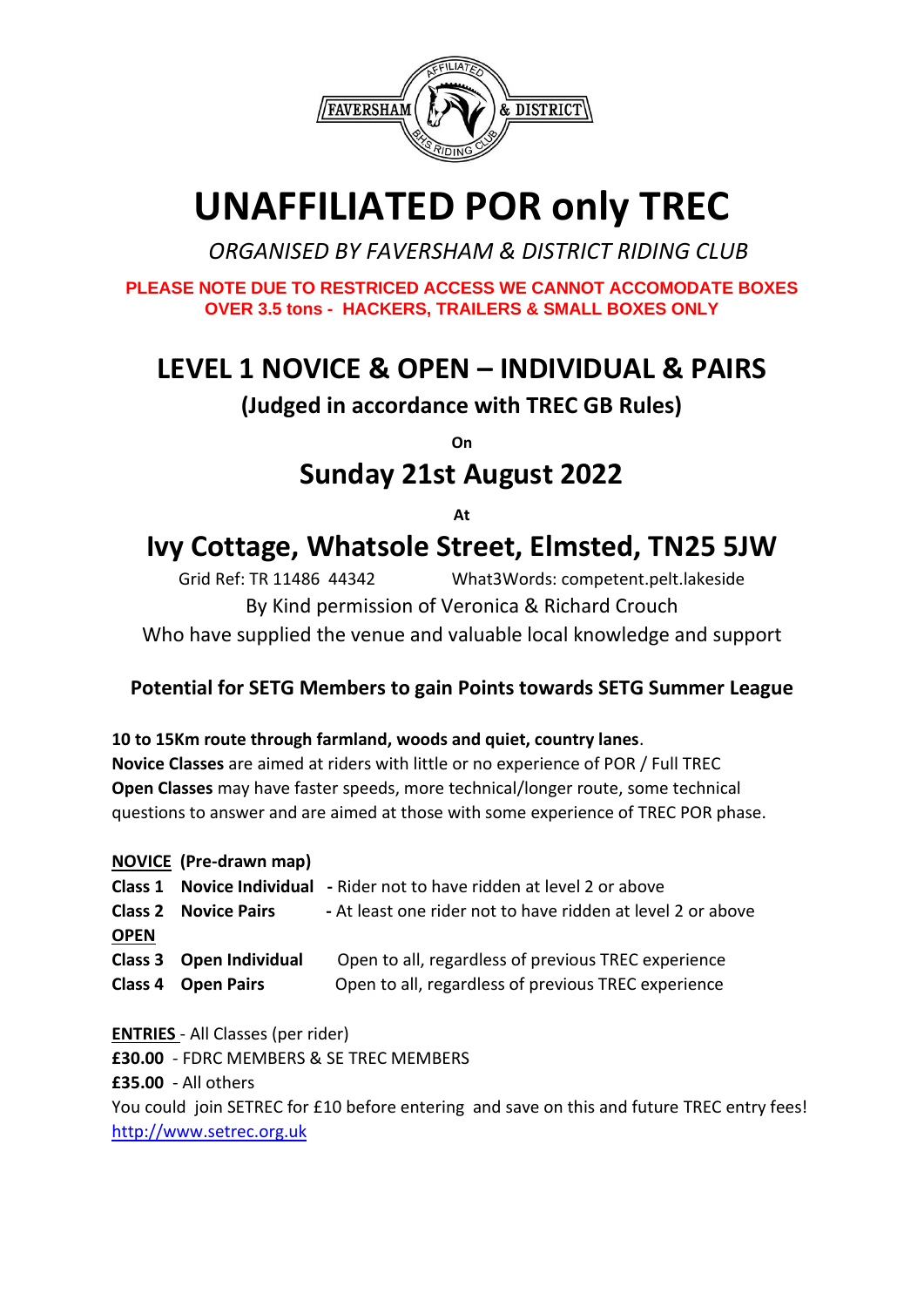**Closing date for entries Monday 15th August**. Late entries at organiser's discretion. Please note entries are limited and early entry is advised as classes will be closed when full. **Entries via<https://clubentries.com/favershamrc/> with payment by card or paypal or Fill in an entry form & pay by cheque or BACS - Entry forms can be posted or emailed**. Withdrawals before 15th August will receive a full refund minus £10.00 admin fee. **Postal entries to: Christina Sutton, Buena Vista, 115 Dargate Road, Yorkletts, CT5 3AG Or email: chrissysutton115@gmail.com**

In the week prior to the POR you will receive a "Competitors Letter" by email giving you more detailed and updated information.

Organisers – Sarah Reith, Sally King and Chrissy Sutton. Contact Nos. Sarah 07780003251 or Sally 07714032863 Advice and support from SETG - Promoting TREC in our area Traceurs: - Sarah Reith & Karen Ransley **Entries are limited and we plan a friendly, inclusive event, enjoying our lovely countryside.**

#### **The POR phase of TREC consists of :-**

- 1. Entering the **MAP ROOM** at your allocated time: **NOVICE :** Competitors will be given a pre-drawn map and a plain map and will have 10 minutes study the pre-drawn map and either copy to plain map or make their own notes on either map. They will keep both maps for the POR. The 'set speed' for the first section will be displayed, and competitors will be advised of route 'Tickets' to note, if seen. You will be told when your time is up. **Leave your maps with the Map Room Steward. OPEN:** Entering the Map Room at your allocated time, to copy the set route on to a map provided. There you will have the first 'set speed' displayed, for that section and be advised of route 'Tickets' to note, if seen. You will be given 10 minutes and will be told when your time is up. **Leave your map with the Map Room Steward.**
- 2. **EQUIPMENT CHECK:** A steward will check you are carrying the required items, wearing a TREC GB approved hat and noting whether your horse is shod/unshod. **You will be given your map(s) back plus your record card**
- 3. **THE POR** Following the route as accurately as possible, keeping to the set speed, if comfortable for your horse. Manned check points may be located enroute, to check you have been following the correct route, note the condition of your horse and restart competitors at set intervals, to prevent bunching up. A new 'set speed' will be given, at each check point.

#### **Venue Notes**

**The venue** is a field situated off Whatsole Street near the village of Elmsted. There will be signs up. **Water**: Water for horses on site, please bring water for human consumption with you. **Toilets**: There will be a camping porta loo but competitors should be prepared for basic conditions. **Horses must NOT be left unattended** at any time unless in their boxes. **NO CORRALLING**

**Refreshments** – Cold drinks & cakes will be available to buy- any cake donations gratefully received. **Please be polite and considerate** you may be talking to a kind volunteer, or supportive landowners! **First Aider** will be on site.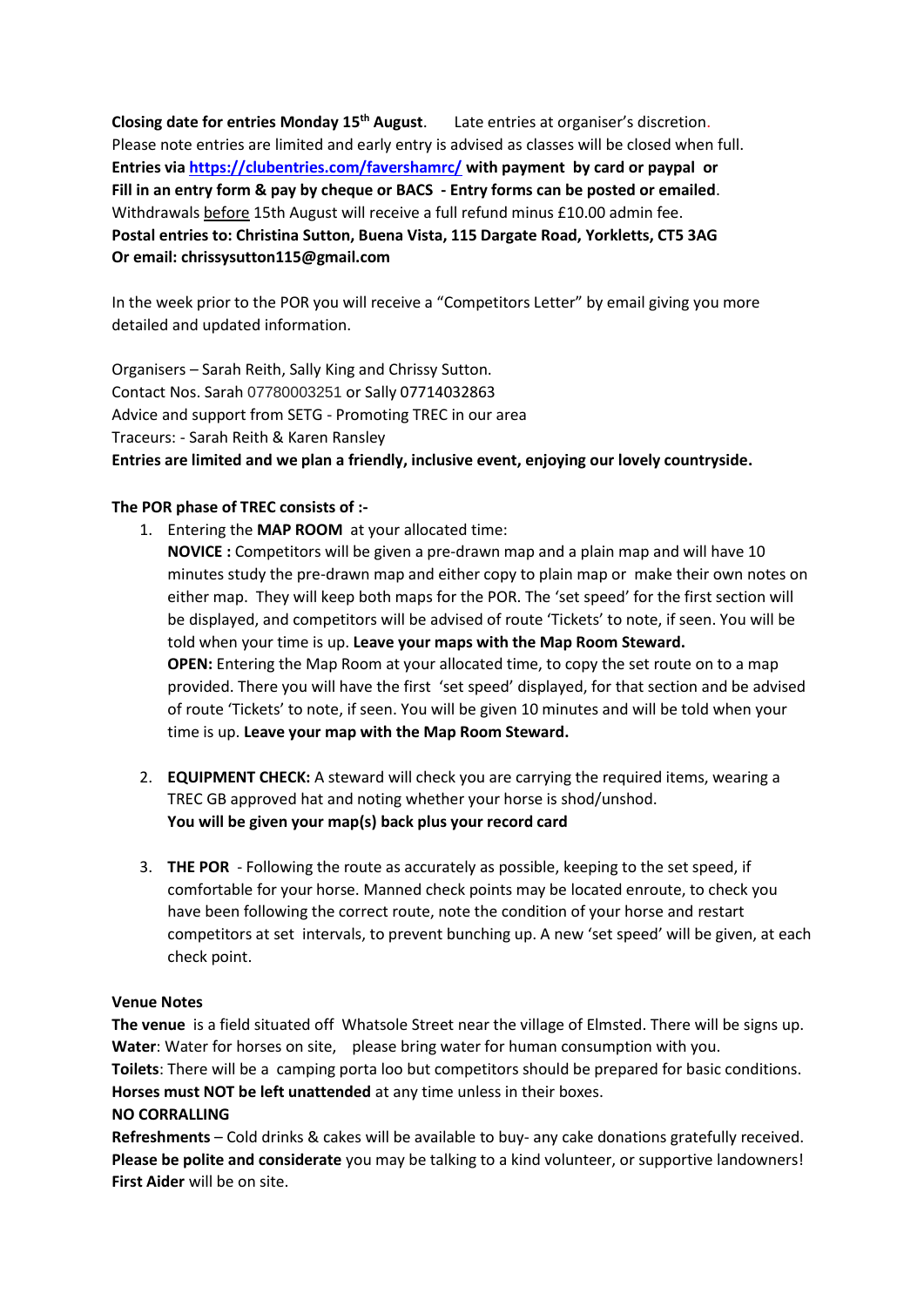**No Vet or Farrier** on site. **Dogs** on leads at all times **Please pickup droppings (horses & dogs) and dispose of where directed.**

**TIMES** You will be given times for the three sections in the following order: The Map Room – The Tack Check – The Start

**Times and further information** will be available on [www.favershamridingclub.com](http://www.favershamridingclub.com/) , <https://www.facebook.com/groups/Favershamridingclub>and [www.setrec.org.uk](http://www.setrec.org.uk/) on the evening of, Wednesday 17th August.

**REQUIRED EQUIPMENT** Tack and equipment will be checked.

**POR Compulsory Equipment (for all riders individual or in a pair) you can check these by going to: <https://trecgb.com/rules/rulebook/>**

**Riders will NOT be permitted to start the POR without carrying ALL the items on this list:** 

- Approved hard hat. (**Hat approval has changed please check current required standard**)
- Headcollar and lead-rope or combination bridle
- Medical armband for rider with emergency tel. numbers (luggage label is fine see rule 14)
- Horse ID with rider details/emergency tel. numbers attached to horse (luggage label is fine)
- First aid kit for horse and rider. **Human kit to be carried on the rider.**
- High vis clothing (minimum of fluorescent strips on the rider's torso)
- Whistle (for use in emergencies) **to be carried on the Rider .**

#### **POR Additional Equipment (for all riders)**

Failure to have these items incurs a 2 point penalty for each item, up to a maximum of 10 penalty points:

- Compass
- Hoof pick
- Pens (for map marking ideally two colours, permanent ink with thin nibs, red and fluorescent orange are popular for route marking and black or blue for notes)
- Waterproofs
- Mobile phone –please see Rule 12

#### **Helpful (but not compulsory) equipment for the POR phase**

Map case, Saddlebag or suitable alternative, Drink/snack for rider, Digital watch (or stopwatch).

#### **HEALTH AND SAFETY**

The event manager/organiser will take all reasonable precautions to ensure the health and safety of everyone present. For these measures to be effective, everyone must take all reasonable precautions to avoid and prevent accidents occurring and must obey the instructions of the officials and stewards on the day. A risk assessment will be displayed at the secretary's.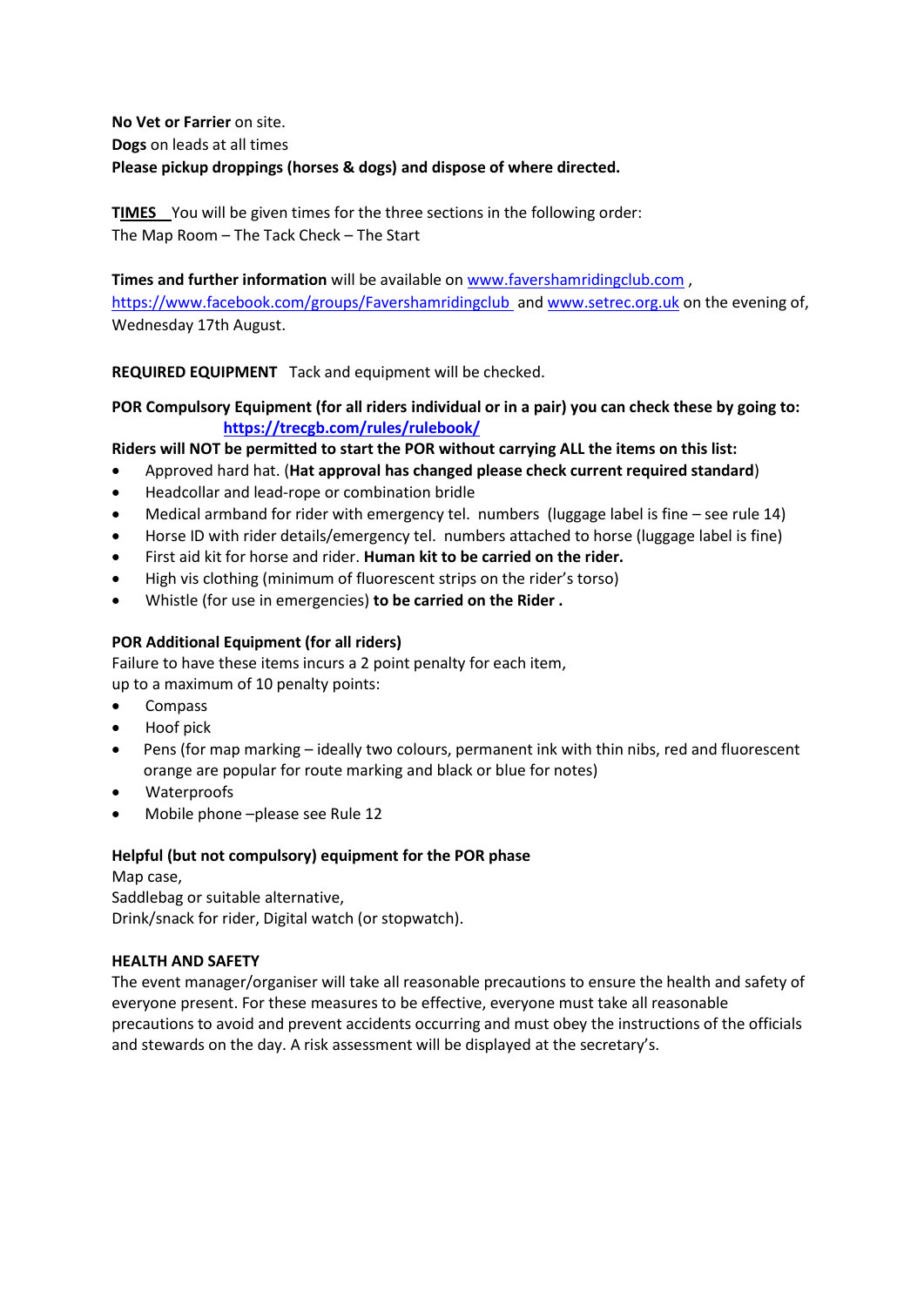#### **RULES**

Rules as per the 6th edition TREC GB rulebook, which can be found at <https://trecgb.com/rules/rulebook/>

- 1) Horses must be a minimum of four years old to compete Mares more than four months pregnant may not compete.
- 2) The welfare of horses competing in British TREC competitions is paramount. No horse may compete if it is unsound or unfit to carry the rider for any reason. Any rider who continues on a horse that they know to be unsound or that has been definitively stopped by the veterinary surgeon or designated competent official on fitness and/ or welfare grounds will be eliminated from the competition.
- 3) **Riders under the age of 14 on day of competition may only compete in Pairs classes and must be accompanied by a rider of 18 years or older**.
- 4) Parents/guardians of competitors under the age of 16 will be required to complete a Parental Consent Form available from <https://www.favershamridingclub.com/shows-schedules>
- 5) Clearly visible coloured tail wraps/ribbons should be worn to advise other riders of a potential hazard – Red = kicker, Green = young/inexperienced horse, Blue = stallion. If the horse/pony is a stallion then stallion discs must also be worn on both sides of the bridle.
- 6) No rider will be permitted to start the competition unless wearing a hard hat, which meets a standard currently approved. This can be checked a[t https://trecgb.com/rules/rulebook/](https://trecgb.com/rules/rulebook/)
- 7) Riders may wear a BETA level 3 standard body protector (Purple Label) if they wish it is not compulsory as this competition is POR only .
- 8) Riders must wear clothing that is suitable and practical for riding out in the countryside.
- 9) Horses may compete shod or unshod. Horses with loose or badly fitting shoes will not be allowed to compete. The state of shoeing will be noted at the tack check and this will be considered the minimum shoeing for the POR for that horse. If a horse loses a shoe on the POR and no hoof boot/ similar is available to replace it then the rider will be eliminated and the horse must be led/walked back to the venue by the shortest route or transported in a horsebox/trailer.
- 10) Standing martingales and other fixed reins are forbidden.
- 11) Whips must not exceed 75cm (1m for side-saddle) overall length (including any thong or tassel). Spurs, if worn, must be rounded, not exceeding 3cm in length and point downwards.
- **12) Mobile phones may be carried for use in emergency but must be declared prior to start competitors may be asked to ride with their phones turned on and provide their mobile number to the organisers at the tack check.**
- 13) Competitors must wear fluorescent/reflective hi-vis clothing. The minimum requirement is clearly visible fluorescent strips (or garment) on the rider's torso. It is strongly recommended that this is also reflective, and is supplemented by a fluorescent/reflective hatband and fluorescent/reflective hi-vis on the horse.
- 14) Medical armbands and ID are compulsory and must be worn. The medical armband should include basic information to help any First Aid staff to assist you and should be easily visible. Information should include: name, address, next of kin with contact details, competitor number, emergency telephone number for event and any relevant medical information (such as allergies, any current medication). Horse ID Shows rider details and emergency phone numbers for the event. **\*\* LUGGAGE LABELS ARE AN ACCEPTABLE ALTERNATIVE TO ARMBAND/HORSE ID\*\***
- 15) If a rider / pair returns to the venue without having passed through the finish checkpoint (ie still in possession of their record card) they must report to the map room or an official immediately.

**It is your responsibility to familiarise yourself with the basic rules. The TREC GB Rulebook (6 th edition 2022) can be found on the TREC GB website, <https://trecgb.com/rules/rulebook/>**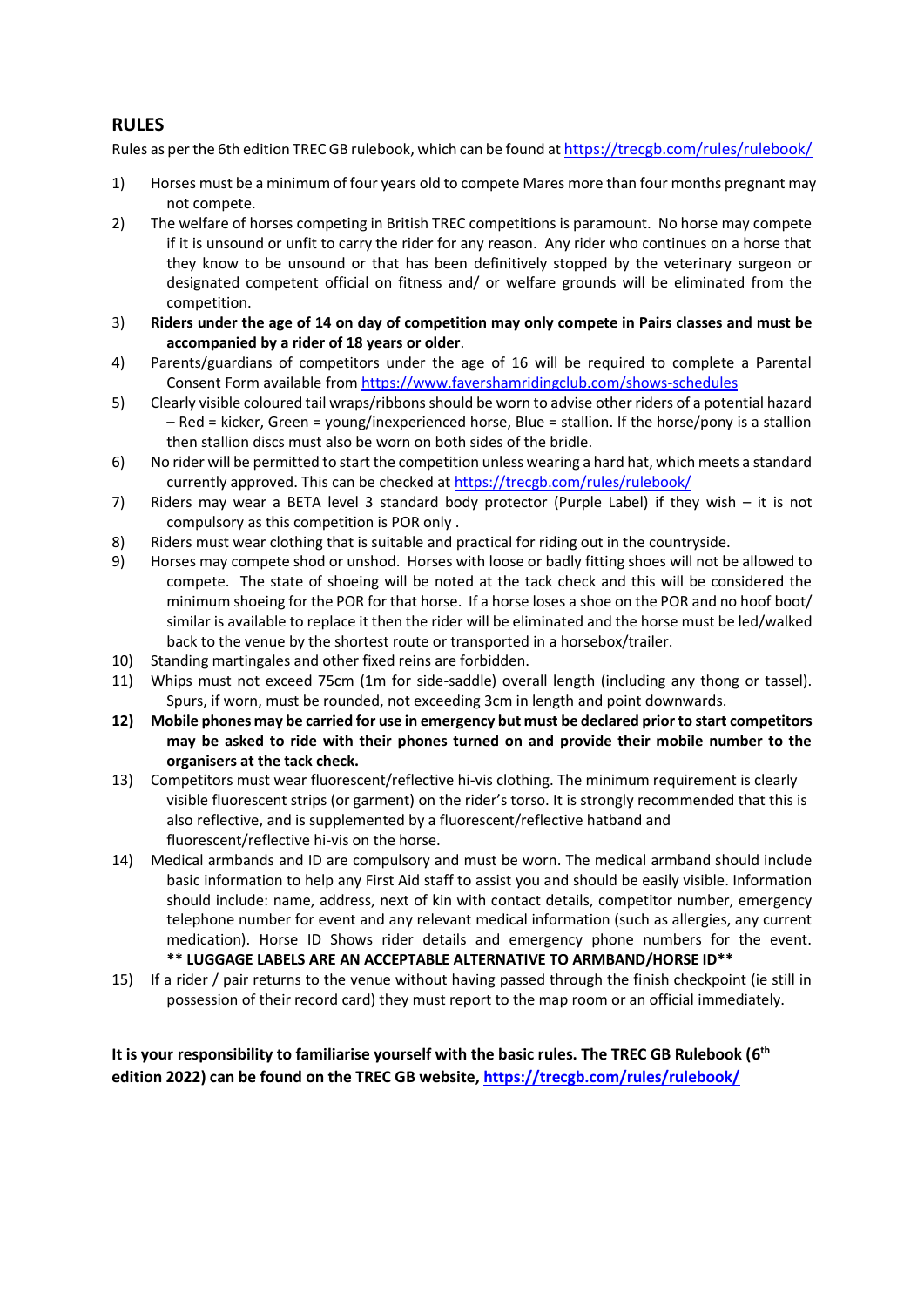### ENTRY FORM for POR TREC at ELMSTED on AUGUST 21st 2022

### Entries close on Monday 15<sup>th</sup>

| Class Novice Individual / Pairs                                                                                                                                                                                                             |
|---------------------------------------------------------------------------------------------------------------------------------------------------------------------------------------------------------------------------------------------|
| Class Open Individual / Pairs                                                                                                                                                                                                               |
|                                                                                                                                                                                                                                             |
|                                                                                                                                                                                                                                             |
|                                                                                                                                                                                                                                             |
|                                                                                                                                                                                                                                             |
|                                                                                                                                                                                                                                             |
|                                                                                                                                                                                                                                             |
|                                                                                                                                                                                                                                             |
| I am/am not a member of FDRC (Please Circle) Membership No                                                                                                                                                                                  |
| I am/am not a Member of SETG (Please Circle) Membership No                                                                                                                                                                                  |
|                                                                                                                                                                                                                                             |
| Payment:<br>$\square$ I enclose a cheque payable to Faversham & District Riding Club for $f$<br>$\Box$ I have paid $f$ by BACS and have emailed/posted my entry form<br>BACS: Act. No: 30858356 Sort Code: 60 19 25 Ref: Your Surname - POR |
| I have read, understood and agree to abide by the rules for the competition.<br>If pairs entry, both riders must fill in a separate form (for competitors under 18, parent or<br>guardian must sign as well):                               |
|                                                                                                                                                                                                                                             |
| Entries posted to: Christina Sutton, Buena Vista, 115 Dargate Road, Yorkletts, CT5 3AG<br>Or emailed to: chrissysutton115@gmail.com                                                                                                         |
| <b>EMERGENCY CONTACT-</b>                                                                                                                                                                                                                   |
|                                                                                                                                                                                                                                             |
|                                                                                                                                                                                                                                             |